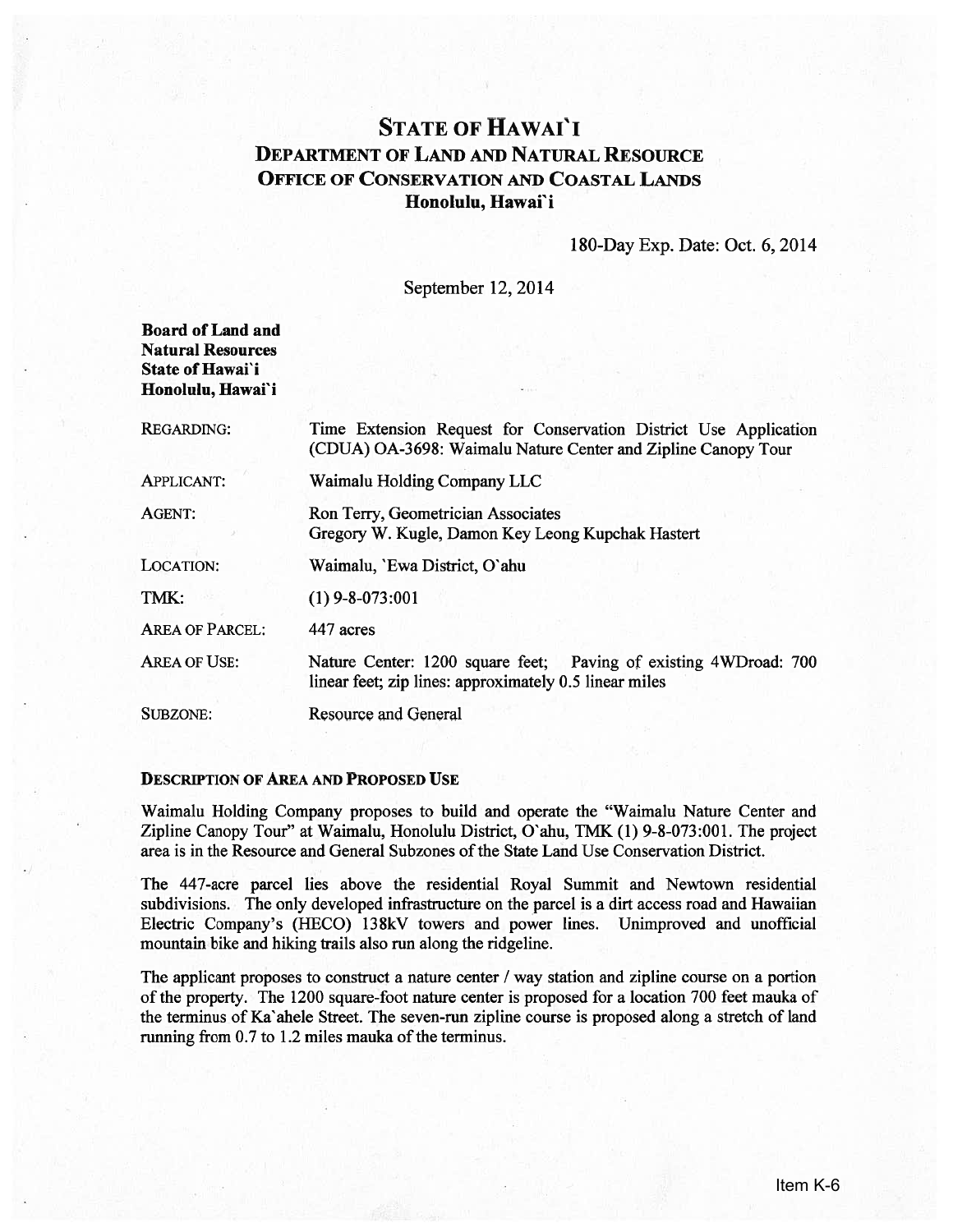#### **HISTORY**

On January 10, 2104 the Department notified the applicant that:

1. The proposed use was an identified land use in the Resource subzone ofthe Conservation District, pursuan<sup>t</sup> to §13-5-24, Hawai'i Administrative Rules (HAR), R-8, BOTANICAL GARDENS, PRIVATE PARKS, AND NATURE CENTERS (D-1), For <sup>a</sup> profit or non-profit establishment featuring plants or other natural resources and offering tours or other nature-based, outdoors educational and recreational activities, primarily during daylight hours. Facilities may include access road, restrooms, shelters, and not more than one structure for housing, administration, and maintenance not to exceed 1,200 square feet, under a management plan approved simultaneously with the permit, is also required..

This use requires <sup>a</sup> permit from the Board of Land and Natural Resources, who have the final authority to grant, modify, or deny any permit. This use also requires <sup>a</sup> managemen<sup>t</sup> plan, which will be presented to the Board along with the application.

- 2. Pursuant to  $$13-5-40$  of the HAR, a Public Hearing would be required.
- 3. Pursuant to HAR  $§13-5-31$  *Permit applications*, the permit required that an environmental assessment be carried out.
- 4. It is the applicant's responsibility to comply with the provisions of Hawaii's Coastal Zone Management law (HRS Chapter 205A) pertaining to the Special Management Area (SMA) requirements administered by the various counties.

The draft environmental assessment (DEA) for the project was published in the January 23, 2014 edition of the *Environmental Notice*. At the same time OCCL distributed the application for public and agency comments. The application and supporting documents were also made available on OCCL's website, as well as the Hawai' i State and Pearl City Public Libraries.

OCCL conducted <sup>a</sup> public hearing on February 19, 2014 at the Waimalu Elementary School. OCCL estimates that over 200 members of the public attended.

On March 6, 20154 OCCL forwarded the written comments that had been received to the applicant.

On April 23, 2014 the applicant submitted their Final Environmental Assessment (FEA) for the project. The FEA contained written responses to all the comments that had been received.

After reviewing the FEA DLNR determined that the proposal triggered the Significance Criteria outlined in Hawai'i Administrative Rules Title 11 Chapter 200, ENVIRONMENTAL IMPACT STATEMENT RULES. On May 13, 2014 the applicant was notified that DLNR was unable to issue <sup>a</sup> Finding of No Significant Impact (FONSI). OCCL recommended that the applicant issue an Environmental Impact Statement Preparation Notice (EISPN). This correspondence is attached as Exhibit 1.

On June 9, 2013 the applicant requested <sup>a</sup> 90-day extension to the processing period for the CDUA. Per this request, the Department extended the processing deadline for CDUA OA-3698 from July 8, 2014 to October 6, 2014.

On September 3, 2014 the applicant requested an additional year to process the CDUA, which they state should give them enough time to complete the EIS process.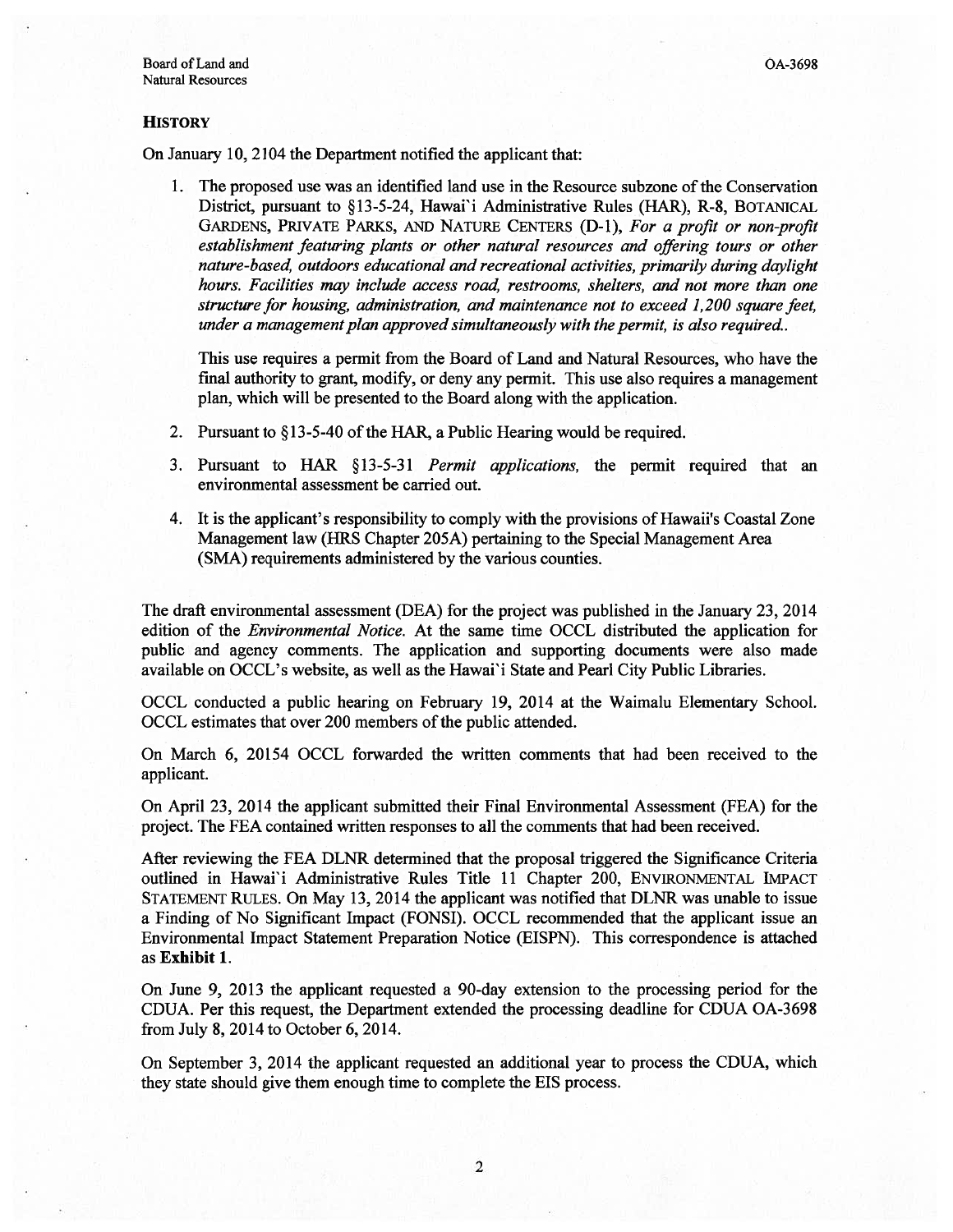#### AUTHORITY FOR GRANTING TIME EXTENSIONS

The authority for the granting of time extensions is provided in § 13-5-43, Hawaii Administrative Rules (HAR), which allows for <sup>a</sup> permittee to reques<sup>t</sup> time extensions for the purpose of extending the period of time to comply with the conditions of a permit.

Additionally, pursuant to HAR  $\S$ 13-5-43 (c): Time extensions may be granted by the board upon the second or subsequent request for a time extension on a board permit, based upon supportive documentation from the applicant

## BASIS FOR TIME EXTENSIONS AND DISCUSSION

A time extension may be sought when <sup>a</sup> Permittee is unable to initiate or complete <sup>a</sup> project within the stipulated time frame. The Board grants time extensions when <sup>a</sup> Permittee demonstrates some sort of hardship or delay in initiating work on <sup>a</sup> particular project. Moreover, the Permittee should be able to demonstrate that the hardship or delay has not been self-imposed and that some good faith effort has been made to undertake the project.

OCCL understands that the EIS process can be time consuming. The next step in the process is for OCCL to transmit the final environmental assessment and environmental impact statement preparation notice (FEA-EISPN) to the Office of Environmental Quality Control (OEQC) for publication in the Environmental Notice. Publication of the FEA-EISPN in the Environmental Notice will initiate <sup>a</sup> 30-day public consultation period for parties to comment on the applicant's action and to reques<sup>t</sup> to become consulted parties in the applicant's preparation of the draft environmental impact statement.

At the conclusion of the public consultation period on the FEA-EISPN the applicant will file <sup>a</sup> draft EIS with both OEQC and DLNR.

A one-year extension on the processing deadline should give the applicant time to complete the EIS process, although OCCL notes that they will need to authorize the publication of the FEA EISPN soon.

#### RECOMMENDATION

Based on the preceding analysis, Staff recommends that the Board of Land and Natural Resources APPROVES the reques<sup>t</sup> by Waimalu Holding LLC for an <sup>a</sup> one year extension of the deadline for CDUA OA-3698 for the Waimalu Nature Center and Zipline Canopy Tour at Waimalu, 'Ewa District, O'ahu, TMK: (1) 9-8-073:001, so that the new processing deadline is October 5, 2015.

Respectfully submitted,

 $\gamma$ <sup>-</sup>

Michael Cain, Staff Planner Office of Conservation and Coastal Lands

Approved for submittal:

**William J. Aila, Chairperson** Board of Land and Natural Resources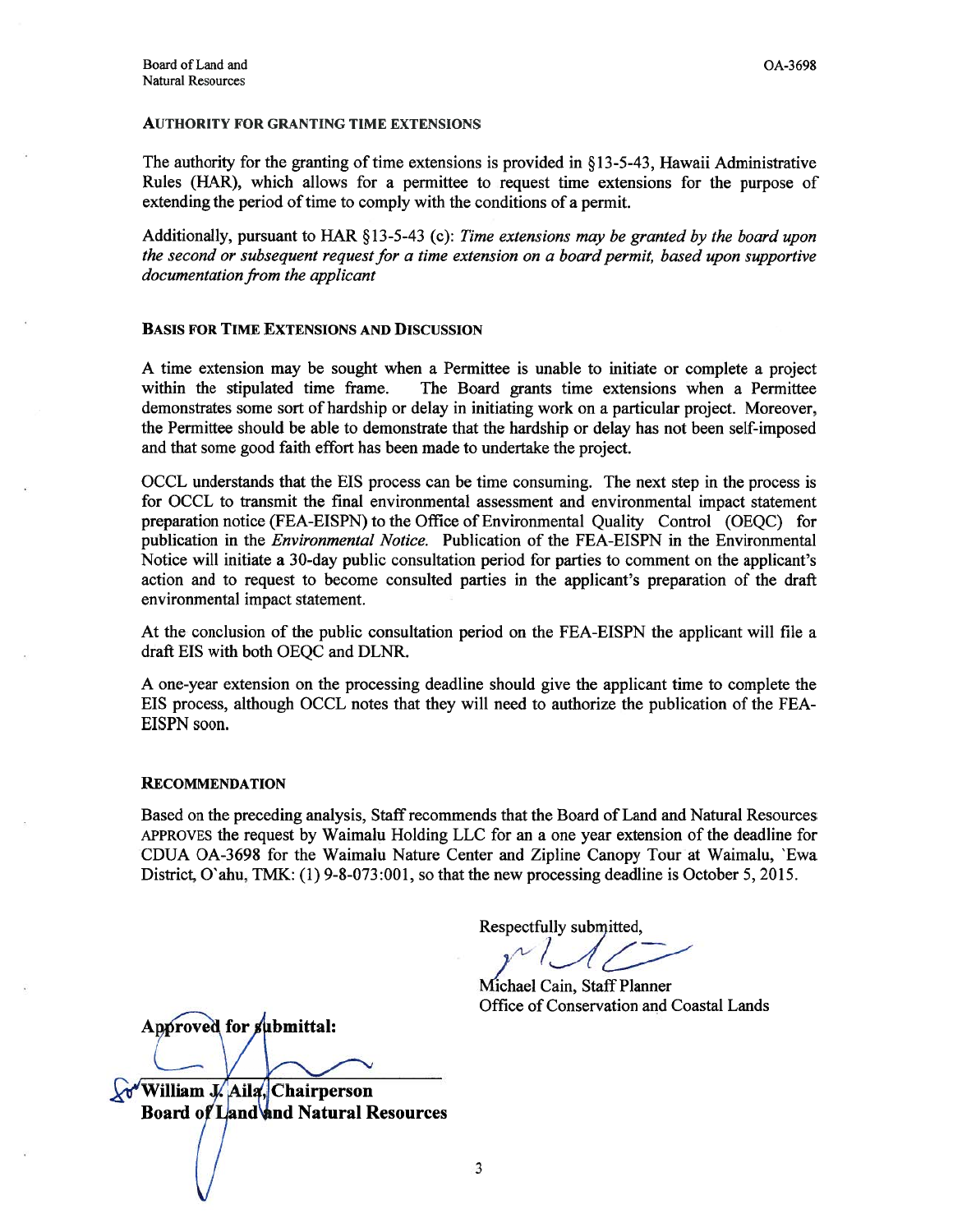**NEIL ABERCROMBIE**<br>GOVERNOR OF HAWAII





**STATE OF HAWAII DEPARTMENT OF LAND AND NATURAL RESOURCES** Office of Conservation and Coastal Lands POST OFFICE BOX 621 HONOLULU, HAWAII 96809

ref:OCCL:MC

Ron Terry **Geometrician Associates PO Box 396** Hilo, HI 96721

Dear Mr. Terry,

Subject:

Recommendation to Proceed With Environmental Impact Statement Preparation Notice Conservation District Use Application (CDUA) OA-3698 Waimalu Nature Center and Zipline Canopy Tour Waimalu, 'Ewa District, O'ahu TMK (1) 9-8-073:001

The Department of Land and Natural Resources (DLNR) Office of Conservation and Coastal Lands (OCCL) has reviewed the Final Environmental Assessment (FEA) submitted on behalf of the proposed Waimalu Nature Center and Zipline Canopy Tour at Waimalu, Honolulu District, O'ahu, TMK (1) 9-8-073:001.

We find that the proposal triggers the Significance Criteria outlined in Hawai'i Administrative Rules Chapter 200, ENVIRONMENTAL IMPACT STATEMENT RULES, and are unable to issue a Finding of No Significant Impact (FONSI).

Pursuant to §11-22-12 SIGNIFICANCE CRITERIA (B) In determining whether an action may have a significant effect on the environment, the agency shall consider every phase of a proposed action, the expected consequences, both primary and secondary, and the cumulative as well as the short-term and long-term effects of the action. In most instances, an action shall be determined to have a significant effect on the environment if it: (3) Conflicts with the state's long-term environmental policies or goals and guidelines as expressed in chapter 344, HRS, and any revisions thereof and amendments thereto, court decisions, or executive orders; and (4) Substantially affects the economic welfare, social welfare, and cultural practices of the community or State

The stated purpose of the State's Environmental Policy is to encourage productive and enjoyable harmony between people and their environment, promote efforts which will prevent or eliminate damage to the environment and biosphere and stimulate the health and welfare of humanity, and enrich the understanding of the ecological systems and natural resources important to the people of Hawai'i. [HRS  $§344-1]$ .

As noted in previous correspondences, visitor facilities on O'ahu have traditionally been confined to Waikiki and other designated districts. The proposed revisions to the O'ahu General Plan identify five other secondary resort areas: Ko 'Olina, Kuilima, Hoakalei at Ocean Pointe, Mākaha Valley, and Lā`ie. OCCL believes that any proposed visitor facilities outside of these designated areas need to be carefully studied for the impact they might have on the neighboring communities.

WILLIAM L ARA. JR. **D OF LAND AND NATURAL B** 

**ISSIE K. SOUKI** 

**WILLIAM J. TAM<br>SHITY DERCTOR - WATE** 

**STATE PARKS** 

CDUA OA-3698 **MAY 1 3 2014**